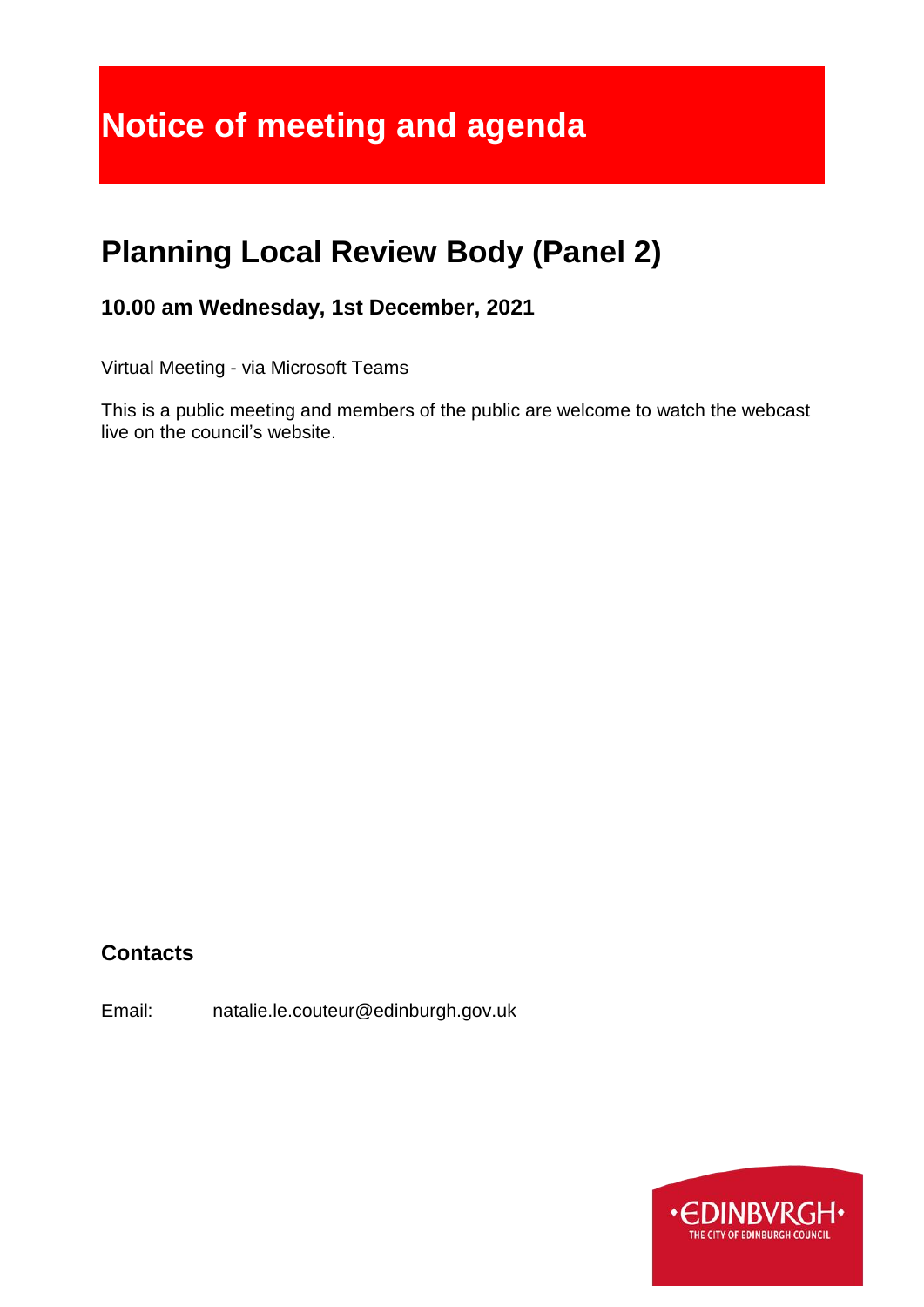# **1. Appointment of Convener**

**1.1** The Local Review Body is invited to appoint a Convener from its membership.

## **2. Order of Business**

**2.1** Including any notices of motion and any other items of business submitted as urgent for consideration at the meeting.

## **3. Declaration of Interests**

**3.1** Members should declare any financial and non-financial interests they have in the items of business for consideration, identifying the relevant agenda item and the nature of their interest.

#### **4. Minutes**

**4.1** Minute of the Local Review Body (Panel 2) –of 3 November 2021– submitted for approval as a correct record 7 - 16

#### **5. Local Review Body - Procedure**

**5.1** Note of the outline procedure for consideration of all Requests for Review 17 - 20

## **6. Requests for Review**

- **6.1** 4 Harbour Lane, Edinburgh Internal alterations and enlargement of existing house – application no 21/01809/FUL. 21 - 72
	- (a) Decision Notice and Report of Handling
	- (b) Notice of Review and Supporting Documents

Note: The applicant has requested that the review proceed on the basis of an assessment of the review documents and a site inspection.

**6.2** 13 Corstorphine House Avenue, Edinburgh – Remove exiting timber 73 - 84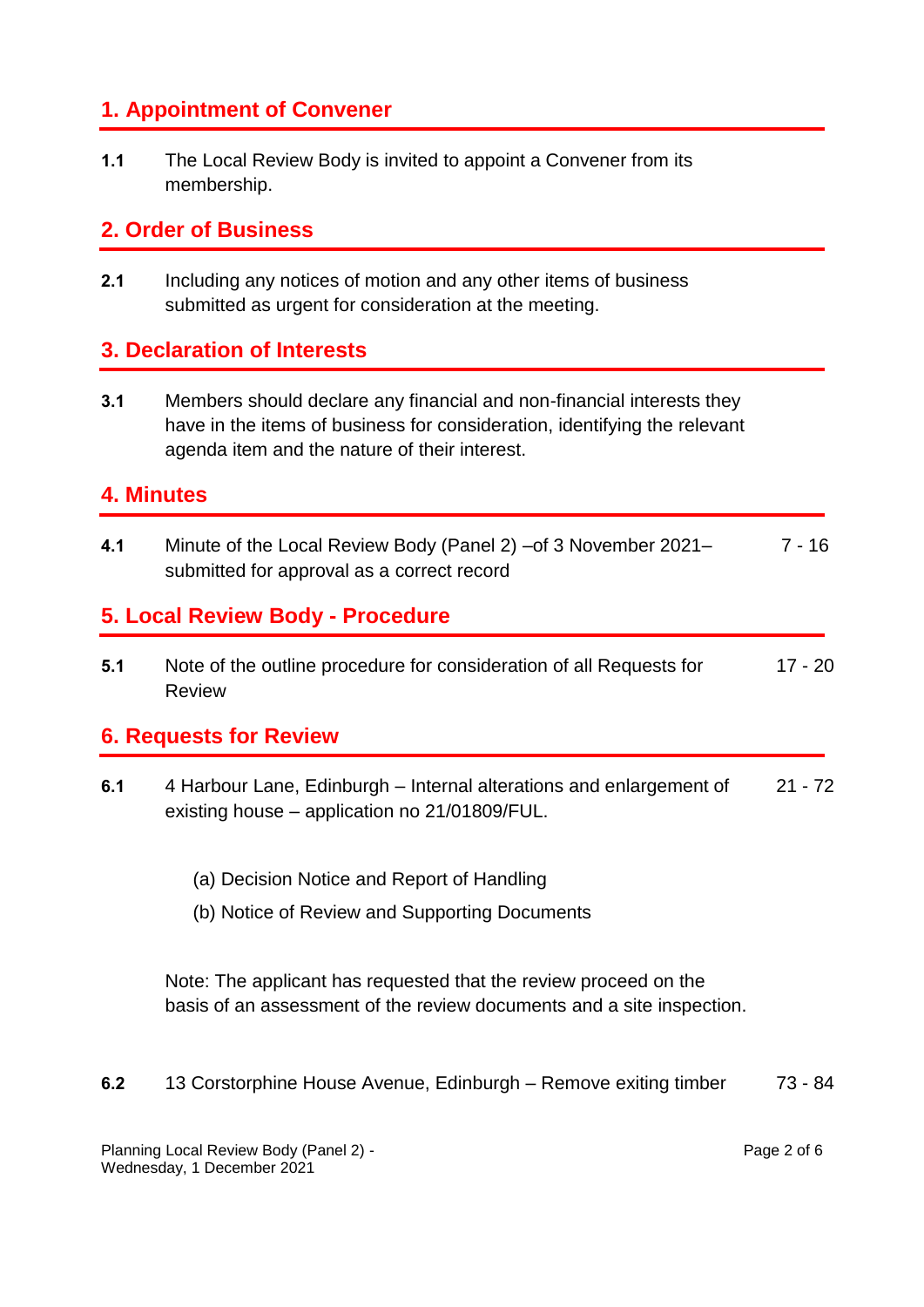conservatory roof and windows from base walls and install new Chartwell Green uPVC windows and roof onto existing base walls - Application No: 21/04263/FUL.

- (a) Decision Notice and Report of Handling
- (b) Notice of Review and Supporting Documents

Note: The applicant has requested that the review proceed on the basis of an assessment of the review documents and a site inspection.

- **6.3** 28 Lanark Road West, Edinburgh Extensions to form new bedrooms, ensuites, enhance front entrance. Attic reconfigured to form roof terrace, new bedrooms and bathroom - Application No: 21/03239/FUL 85 - 120
	- (a) Decision Notice and Report of Handling
	- (b) Notice of Review and Supporting Documents

Note: The applicant has requested that the review proceed on the basis of an assessment of the review documents only.

| 6.4 | 34 Craigmillar Castle Road, Edinburgh - Form rear extension to | - 121 |
|-----|----------------------------------------------------------------|-------|
|     | existing property- application no: 21/04363/FUL                | 128   |

(a) Notice of Review and Supporting Documents

Note: The applicant has requested that the review proceed on the basis of an assessment of the review documents only.

**6.5** 102 Gilmerton Dykes Crescent, Edinburgh - Erection of 2 storey extension to side of dwelling- application no: 21/02489/FUL 129 - 142

(a) Decision Notice and Report of Handling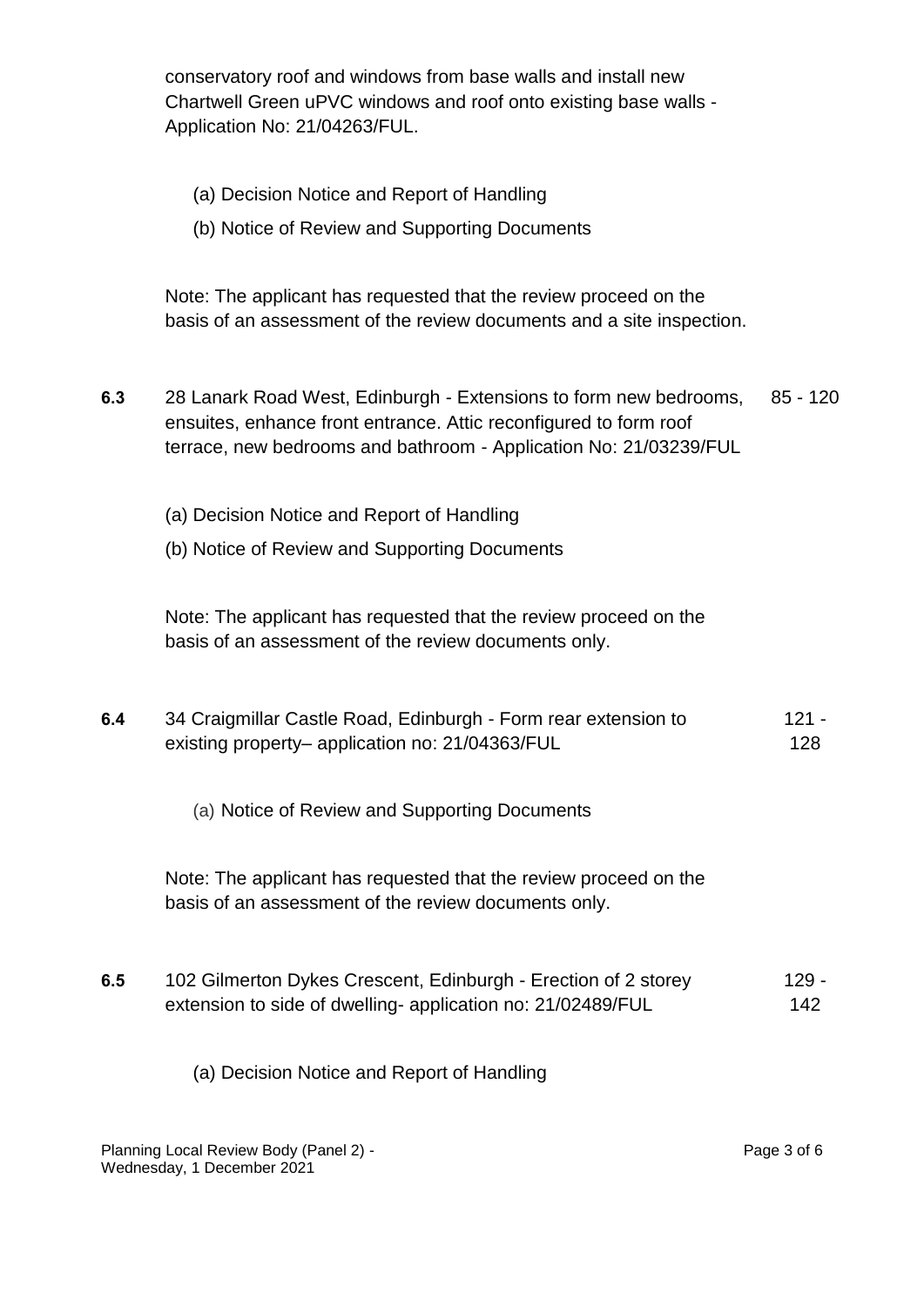Note the applicant has requested that the review proceed on the basis of an assessment of the review documents only.

## **7. Extracts of Relevant Policies from the Edinburgh Local Development Plan**

**7.1** Extracts of Relevant Policies from the Edinburgh Local Development Plan for the above review cases

[Local Development Plan Online](https://www.edinburgh.gov.uk/downloads/file/25264/edinburgh-local-development-plan)

Edinburgh Local Development Plan Policy Des 1 (Design Quality and Context)

Edinburgh Local Development Plan Policy Des 2 (Co-ordinated Development)

Edinburgh Local Development Plan Policy Des 3 (Development Design - Incorporating and Enhancing Existing and Potential Features)

Edinburgh Local Development Plan Policy Des 4 (Development Design – Impact on Setting)

Edinburgh Local Development Plan Policy Des 5 (Development Design - Amenity)

Edinburgh Local Development Plan Policy Des 11 (A Tall Buildings – Skyline and Key Views)

Edinburgh Local Development Plan Policy Des 12 (Alterations and Extensions)

Edinburgh Local Development Plan Policy Des 13 (Shopfronts)

Edinburgh Local Development Plan Policy Env 6 (Conservation Areas - Development)

## **8. Non-Statutory Guidance**

**8.1** [Guidance for Householders](https://www.edinburgh.gov.uk/downloads/file/27026/for-householders)

[Edinburgh Design Guidance](https://www.edinburgh.gov.uk/downloads/file/27602/edinburgh-design-guidance-january-2020) 

[Listed Buildings and Conservation Areas](https://www.edinburgh.gov.uk/downloads/file/27028/listed-building-and-conservation-areas) 

Planning Local Review Body (Panel 2) - Wednesday, 1 December 2021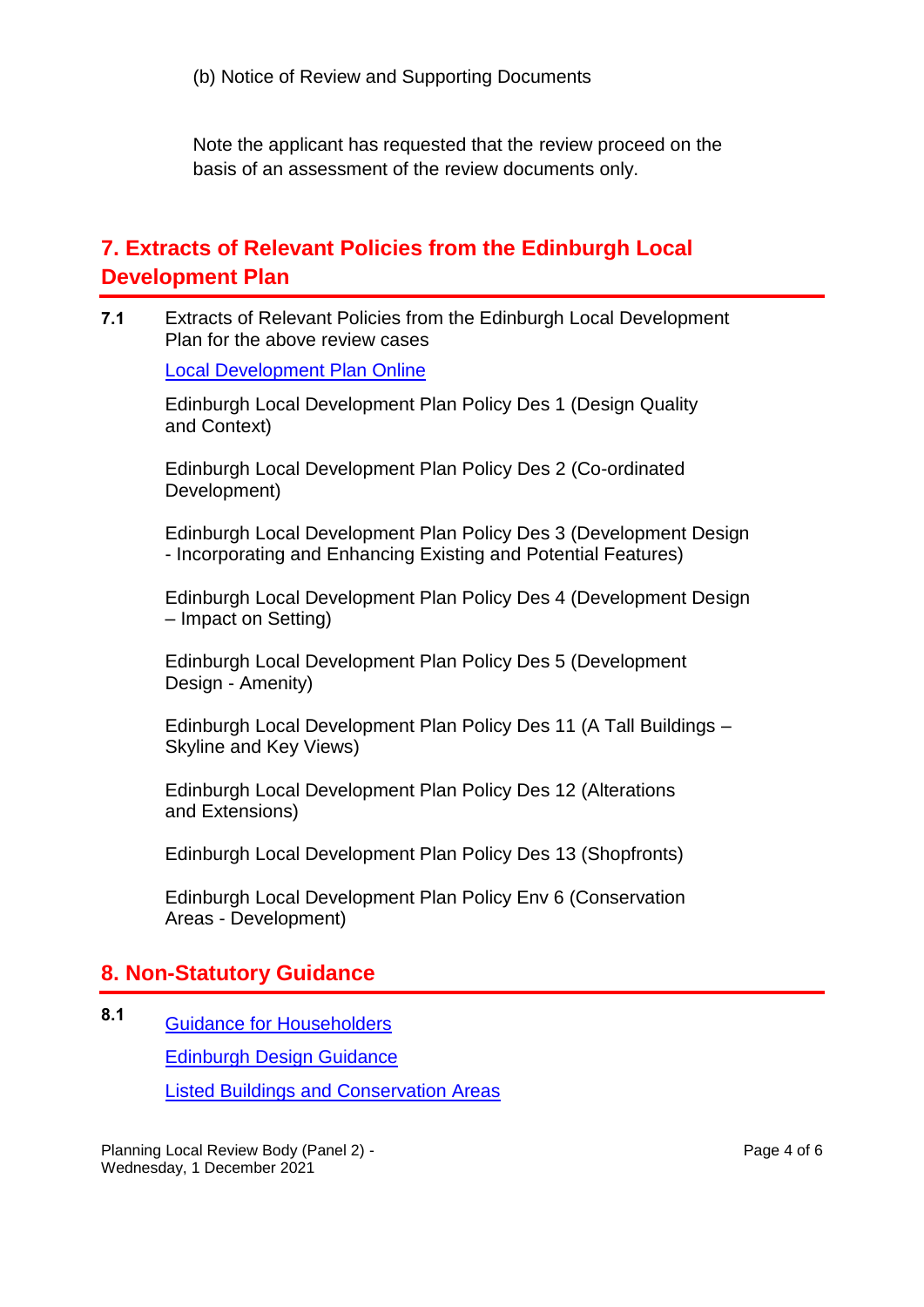[Queensferry Conservation Area Character Appraisal](https://www.edinburgh.gov.uk/downloads/file/23397/queensferry-conservation-area-character-appraisal) 

[Corstorphine Conservation Area Character Appraisal](https://www.edinburgh.gov.uk/downloads/file/23358/corstorphine-conservation-area-character-appraisal) 

#### **Nick Smith**

Service Director, Legal and Assurance

#### **Committee Members**

Councillor Chas Booth, Councillor Maureen Child, Councillor Hal Osler and Councillor Cameron Rose

# **Information about the Planning Local Review Body (Panel 2)**

The City of Edinburgh Planning Local Review Body (LRB) has been established by the Council in terms of the Town and Country Planning (Schemes of Delegation and Local Review Procedure) (Scotland) Regulations 2008. The LRB's remit is to determine any request for a review of a decision on a planning application submitted in terms of the Regulations. The LRB comprises a panel of five Councillors drawn from the eleven members of the Planning Committee. The LRB usually meets every two weeks, with the members rotating in two panels of five Councillors. This meeting of the LRB is being held virtually by Microsoft Teams.

#### **Further information**

Members of the LRB may appoint a substitute from the pool of trained members of the Planning Committee. No other member of the Council may substitute for a substantive member. Members appointing a substitute are asked to notify Committee Services (as detailed below) as soon as possible.

If you have any questions about the agenda or meeting arrangements, please contact Natalie Le Couteur , Committee Services, City of Edinburgh Council, Business Centre 2.1, Waverley Court, 4 East Market Street, Edinburgh EH8 8BG, email natalie.le.couteur@edinburgh.gov.uk

The agenda, minutes and public reports for this meeting and all the main Council committees can be viewed online by going to the Council's online Committee Library. Live and archived webcasts for this meeting and all main Council committees can be viewed online by going to the Council's Webcast Portal. Unless otherwise indicated on the agenda, no elected members of the Council, applicant, agent or other member of the public may address the meeting.